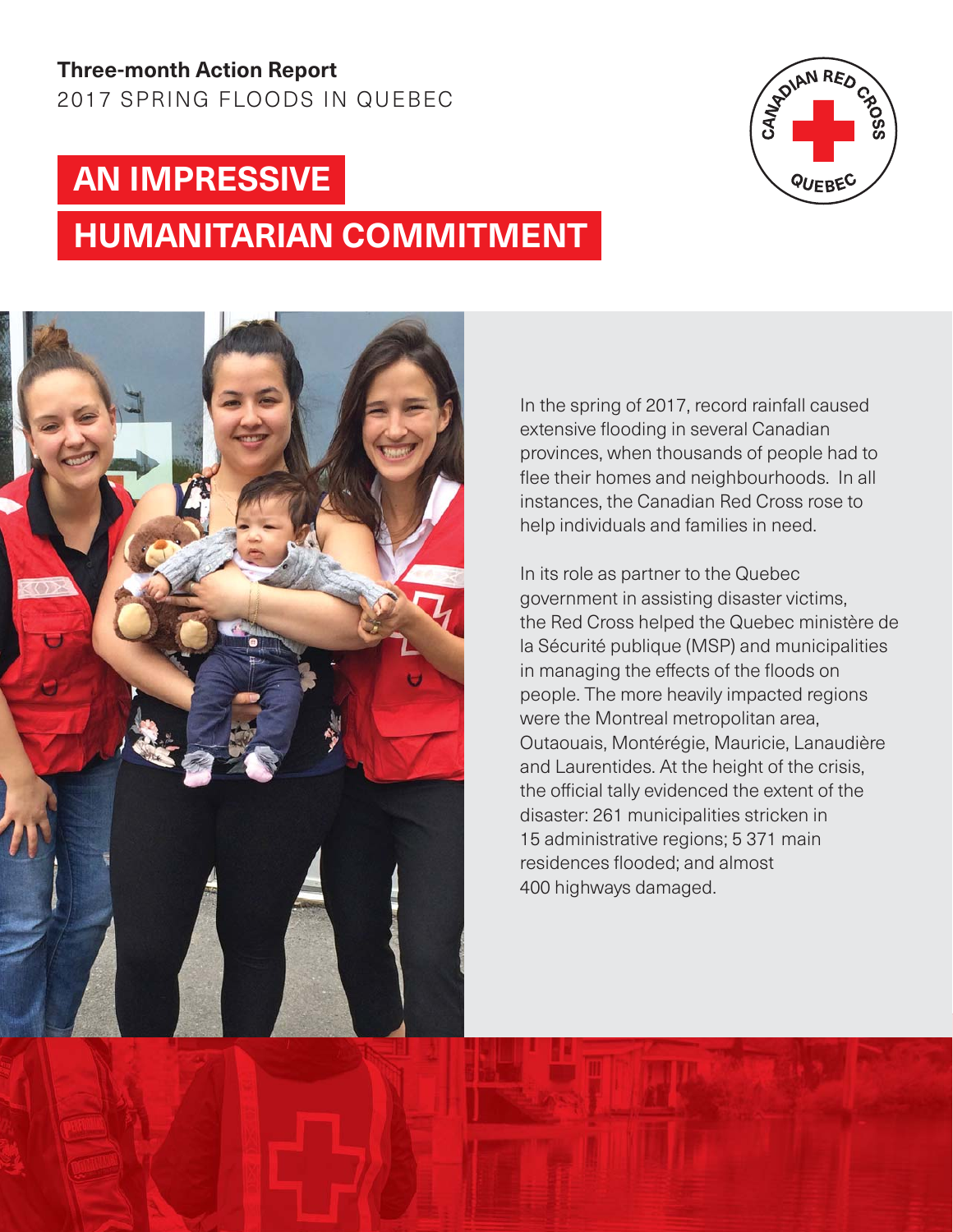### **PROVIDING ASSISTANCE IN A TWO-STEP PROCESS Following the Red Cross fundamental principles**

All Red Cross programs abide by fundamental principles to preserve the dignity of beneficiaries while offering just and appropriate assistance.



**« Thanks to the generosity of our donors and to the support of the ministère de la Sécurité publique, the Canadian Red Cross was able to provide disaster-impacted people with assistance at various levels: immediate emergency help; direct respite assistance; support toward recovery. We are extremely grateful! »** 

Pascal Mathieu, Vice-President, Canadian Red Cross, Quebec region.

#### **Immediate emergency help**

With the financial support of ministère de la Sécurité publique, the Red Cross coordinated immediate emergency help. This effort allowed thousands of people to be fed and lodged.

#### **Direct respite assistance\***

A sum of 600\$ was given through electronic transfer to every eligible household registered with the Red Cross. This assistance targeted families whose main residence suffered water damage.

*"I waited till the last moment. With a heavy heart I* fi*nally left my home. Almost immediately, they came to my rescue, brought me to the City Hall where the Red Cross took me by the hand. Beyond monetary assistance to feed myself and to buy essential items until I could return home, they paid attention to me, really listening. It was so precious. Two months later, I went back to the Red Cross, just to say hello. They were ever so kind and really deserve recognition."* Mrs. Ida Chénier,

Saint-André-d'Argenteuil flood victim

#### **Support toward recovery\***

Additional support is provided to homeowners whose residence suffered major damage. This assistance aims at answering basic needs such as food, lodging, clothing, personal health and hygiene.

*"It's been three months now since we were* fl*ooded. My house is a total loss. My wife and I are no longer young and we provide for our son; the three of us have been living in a hotel room since May. Fortunately the Red Cross was there at the time and is still with us. Thank you."*

Mr. Claude Lison, resident of Deux-Montagnes

### **An individual approach**

During the transition from the emergency phase to the recovery phase, and in partnership with the governments, ten trained Red Cross workers were dispatched to the four recovery offices in the Outaouais, Montérégie-Ouest, Laval and Montreal regions, as well to mobile teams offering assistance elsewhere.

These workers provide comfort, active listening and advice to the beneficiaries, and when required they guide the most vulnerable through the process of applying for governmental financial assistance. In coordination with the ministère de la Sécurité publique, local health and social services authorities, and social workers, these Red Cross personnel offer to the flood victims support tailored to their needs.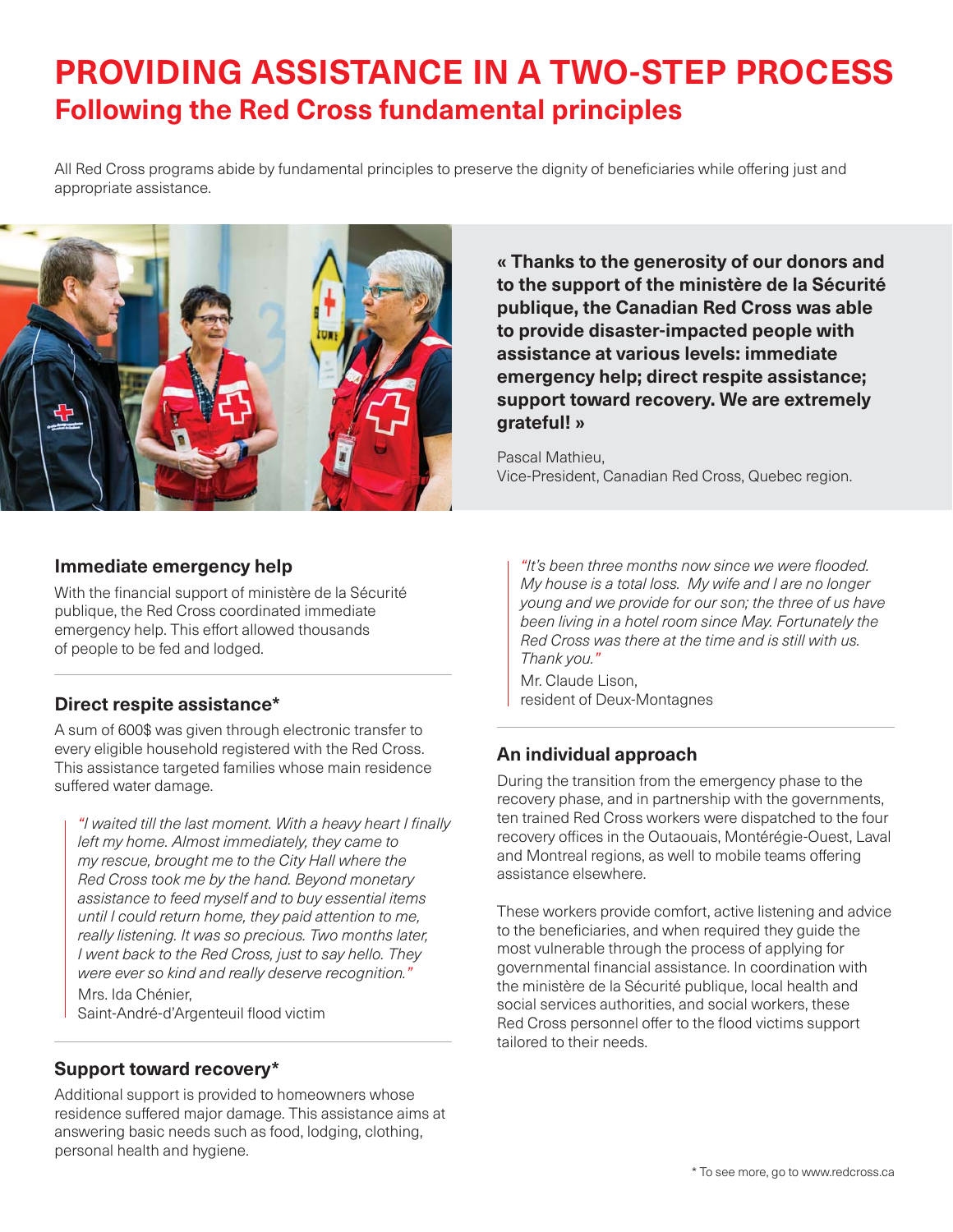## **THE RED CROSS OPERATION as of July 31st, 2017**



**649 volunteers** were mobilized, totalling **27 967 hours**



**Close to 200 employees** from the Red Cross *"Ready when the time comes"* partnership program were released and assigned by their employers to the operation, for a total of **2000 hours**



**Over 2 083 households** received emergency support: hotel lodging, food and clothing



**4 872 households** were given financial assistance to help them return to a normal life



During the emergency phase, **10 reception** and information centers were set up (Ahuntsic-Cartierville, Deux-Montagnes, Gatineau 1 & 2, Laval, Luskville, Pierrefonds-Roxboro, Rigaud, Saint-André-d'Argenteuil, and Vaudreuil-Dorion)



To date, **four recovery offices** are still operating in Gatineau, Laval, Rigaud, and Pierrefonds-Roxboro



**Mobile teams** are present in Fort-Coulonge, Oka, Saint-André-d'Argenteuil, Sorel, and Yamachiche.

### **A total of \$ 9,4 million were raised**

with individuals, businesses, foundations, municipalities, and the Quebec government.

**More than \$ 3 million** have been distributed to flood-impacted households.

# **ADVISORY COMMITTEE**

Members of the Committee give advice and support to the Red Cross in the management and allocation of expenditures from the fund.

| <b>Organizations</b>                        | <b>Officers</b>                                                                                                                                  |
|---------------------------------------------|--------------------------------------------------------------------------------------------------------------------------------------------------|
| Ville de Gatineau                           | Emilie Chasles, Supervisor, Planning and Community Development                                                                                   |
| Ville de Laval                              | Martin Métivier, Social Worker, Division Chief                                                                                                   |
| Ville de Montréal                           | Louise Bradette, Director, Civil Security & Resilience                                                                                           |
| Ville de Rigaud                             | Véronique Cunche, Director, Community Life & Recreation                                                                                          |
| MRC de Maskinongé                           | Robert Lalonde, Préfet                                                                                                                           |
| Fédération québécoise des municipalités     | François Talbot, Political Advisor                                                                                                               |
| Union des municipalités du Québec           | Sylvie Pigeon, Political Advisor                                                                                                                 |
| Bureau d'assurance du Canada (BAC)          | Line Crevier, Supervisor, Technical Affairs                                                                                                      |
| Ministère de la Sécurité publique du Québec | Denis Landry, directeur du rétablissement,<br>Direction générale de la sécurité civile                                                           |
| Canadian Red Cross, Québec                  | Rima Naim, Chair, Advisory Committee, and volunteer<br>Pascal Mathieu, Vice-President, Québec<br>Claudie Laberge, Director, Emergency Management |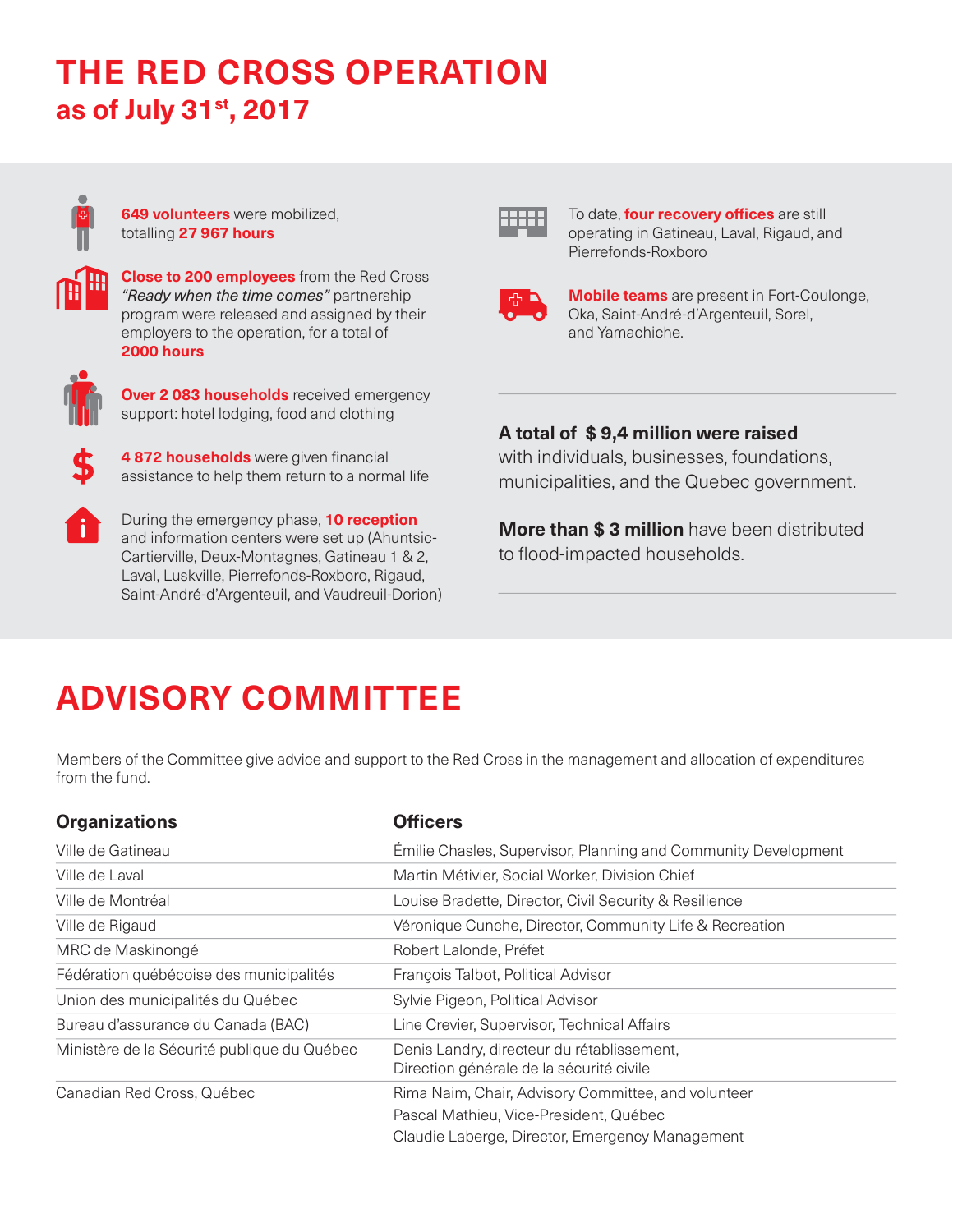# **OUR PARTNERS**

### **Ready When The Time Comes**

This program establishes partnerships between the Red Cross and businesses, whereby business employees are recruited into a « reserve force» to become fully trained volunteers for action when a disaster strikes. For the spring flood operation, our business partners released close to **200 employees** who gave over **2 000 hours**. We are grateful to Bombardier Aerospace, Desjardins, Hydro-Québec Provincial Pensioners Association and several municipalities that contributed employee time.



*"When Desjardins asked if we had an interest in volunteering for the spring* fl*oods, I had no hesitation. I thought, if I am up to the task, I will do it. I was very touched. There were people of all ages, retirees who had just lost everything, their lives' savings in a single day. Simply listening made so much sense. What I take out of it is that nothing is ever sure. There was such a surge of solidarity shown by the Red Cross."*

Timothée Dadja,

employee-volunteer released by Desjardins

### **Contributions from Governments**

The Government of Quebec contributed \$ 500 000 to the Québec 2017 Spring Floods Emergency Fund. In addition, the Government of Quebec will assume the cost of fundraising, so that all money collected will go directly to the flood-impacted people.

In addition to the \$ 9M raised with individuals, businesses, corporations, foundations, municipalities, and the Government of Quebec, the Government of Canada contributed \$1 M for flood victims throughout the Canadian provinces affected by the 2017 spring floods.

### **Major Partners**

They support the Red Cross with major and continuing donations, or through holding annual fundraising events among their clients or employees. Their support allows the Red Cross to be ready at all times to respond to emergencies and be present with the more vulnerable when they most need help.

• Montreal

• Quebec City • Rio Tinto

• Ville de Laval

• Walmart Canada Inc.

• STM

• National Bank of Canada • Power Corporation Canada

• Royal Bank of Canada (RBC)

• TFI International (Transforce)

- ABB
- Aviva
- Bell Canada
- Campagne Entraide auprès des employés et des retraités de l'État québécois
- Desjardins
- Hydro-Québec
- La Capitale Financial Group
- **Media Partner**
- Québécor

### **Major Corporate Donations**

#### **\$ 200 000 or more**

- Canadian Tire
- Métro
- Usine Giants Factories Inc. • Ville de Montréal
- Desjardins • Loblaws

### **\$ 100 000 or more**

- Bank of Montreal (BMO)
- Bell Canada
- CIBC
- CN
- Fédération des médecins spécialistes du Québec
- Gatineau
- Honda Canada Inc.

### **\$ 50 000 or more**

- Air Canada
- Alterna Savings and Credit Union • Brivia Group
- Caisse de dépôt et placement du Québec
- Condominium Yul Inc.
- 
- Home Trust Company
- IA Financial Group
- Investors Group
- Laval
- Lowe's Canada
- Promutuel Insurance
- Rogers Communications • Staples
- TFI International (Transforce)
- Direct Deposit Variance Valero Energy Inc.
- 
- 
- Quebec City
- 
- 
- - Unions affiliated to the FTQ
	-
- Power Corporation

• J. Armand Bombardier

- - Royal Bank of Canada (RBC)
	-
	-
	- TD Canada Trust
		-
	- Walmart Canada Inc.
- Scotiabank
	- Tim Horton Quebec
	-
	-
	-
- National Bank of Canada

Foundation

- 
- -
	- -
		-
- 
- 
-